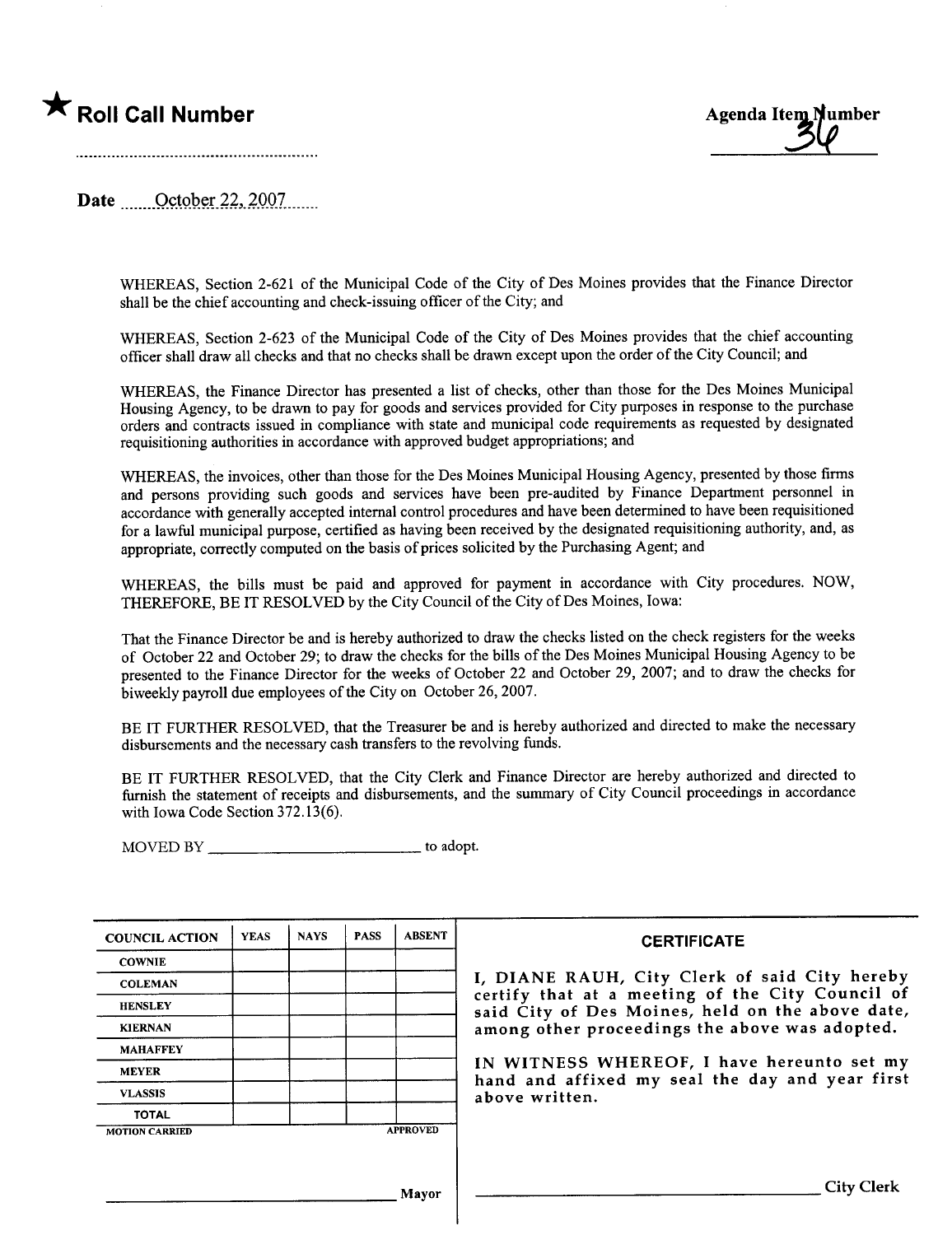#### DES MOINES ENGINEERIG DEPARTMENT CONSTRUCTION CONTRACT PARTIAL PAYMENT REQUEST



3V

#### For Check Register of October 12, 2007 As approved by City Council on  $\overline{O}$  October 8, 2007 (Roll Call No. 07-)

October 09, 2007 Page No. 1

The City Engineer has certified that the work performed associated with the following listed construction contract parial payments has been constructed in substantial compliance with the plans and specifications, and hereby requests that the Finance Department process payment to the following contractors:

 $\epsilon$  , and  $\epsilon$  , and  $\epsilon$ 

| <b>Activity ID</b> | <b>Project Title</b>                                                  | <b>Contractor</b>                                                                                                                              | Partial<br>Payment<br>No. | Partial<br>Payment<br>Amount |
|--------------------|-----------------------------------------------------------------------|------------------------------------------------------------------------------------------------------------------------------------------------|---------------------------|------------------------------|
| 04-2006-012        | 2006 Pedestrian Crossing Control Improvements                         | Baker Electric, Inc.<br>Britt Baker, CEO<br>111 Jackson Avenue<br>Des Moines, IA 50315                                                         | 02                        | \$43,237.68                  |
|                    | CS-TSF-1945(717)--85-77                                               |                                                                                                                                                |                           |                              |
| 04-2007-011        | Pennsylvania Avenue and Filmore Street Traffic<br>Signal Installation | Baker Electric, Inc.<br>Britt Baker, CEO<br>111 Jackson Avenue<br>Des Moines, IA 50315                                                         | 02                        | \$20,547.22                  |
| 06-2007-014        | 2007 Expanded Street Resurfacing Program -<br>Contract 4              | Des Moines Asphalt &<br>Paving Co.<br>James D. Gauger, President<br>P.O. Box 3365<br>5550 NE 22nd Street, Suite<br>100<br>Des Moines, IA 50316 | 01                        | \$668,596.73                 |
| 09-2007-007        | 2007 Designated Neighborhood Sidewalk<br>Replacement - Contract 2     | Castle Concrete Services Inc.<br>Anthony Castellano,<br>President<br>P. O. Box 993<br>Johnston, IA 50131                                       | 03                        | \$15,961.22                  |

Requested by:<br>Sale Brees

 $f$  b E. Brewer, P.E. Des Moines City Engineer



Funds available:

vailable:<br>My McKalzsos

Allen McKinley Des Moines Finance Director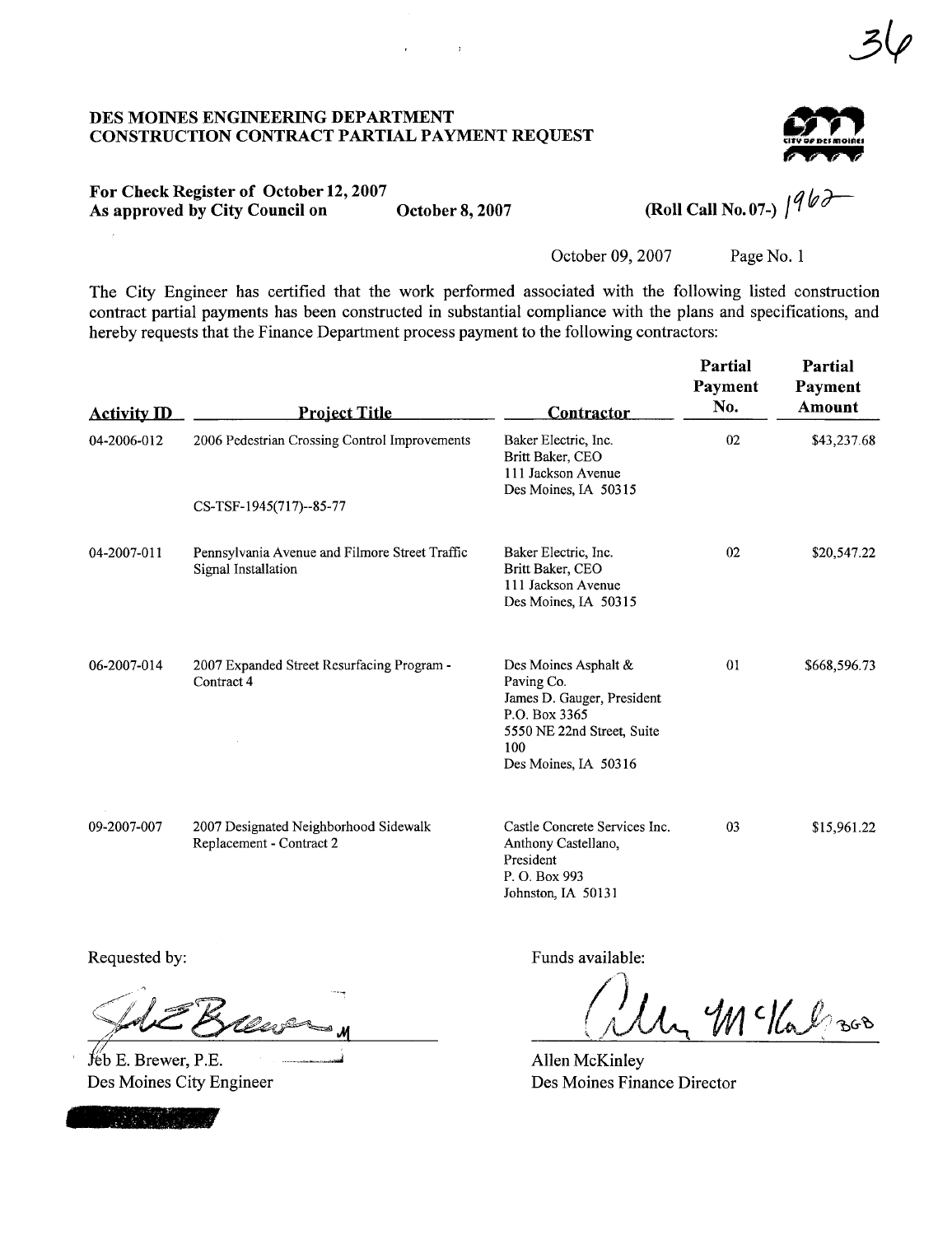## DES MOINES ENGINEERIG DEPARTMENT CONSTRUCTION CONTRACT PARTIAL PAYMENT REQUEST



3&

#### For Check Register of October 19, 2007 As approved by City Council on October 8, 2007

 $e^{-\frac{2\pi i}{n}}$ 

#### (Roll Call No. 07-1962)

October 16, 2007 Page No. 1

The City Engineer has certified that the work performed associated with the following listed construction contract partial payments has been constructed in substantial compliance with the plans and specifications, and hereby requests that the Finance Department process payment to the following contractors:

| <b>Activity ID</b> | <b>Project Title</b>                                                        | Contractor                                                                                                                         | <b>Partial</b><br>Payment<br>No. | Partial<br>Payment<br>Amount |
|--------------------|-----------------------------------------------------------------------------|------------------------------------------------------------------------------------------------------------------------------------|----------------------------------|------------------------------|
| 04-2006-007        | Downtown Parking System Wayfinding Signage -<br>Phase 2                     | The Waldinger Corporation<br>Tom Koehn, President<br>2601 Bell Avenue<br>Des Moines, IA 50321                                      | 01                               | \$149,712.86                 |
|                    | STP-A-1945(703)--86-77                                                      |                                                                                                                                    |                                  |                              |
| 04-2007-006        | 5th & Keo Parking Garage Rehabilitation - Phase 2                           | Western Waterproofing Co.,<br>Inc.<br>William Bishop, President<br>1829 Industrial Circle<br>West Des Moines, IA 50265             | 05                               | \$53,550.34                  |
| 06-2003-020        | McKinley Avenue Widening & Signalization at SE<br>5th Street                | Cedar Valley Corp.<br>Stephen R. Jackson,<br>President<br>2637 Wagner Road<br>Waterloo, IA 50703                                   | 06                               | \$200,530.94                 |
| 06-2007-013        | 2007 Expanded Street Resurfacing Program -<br>Contract 3                    | Grimes Asphalt & Paving<br>Corp.<br>J M Yonker, President<br>12021 NW 54th Avenue<br>Grimes, IA 50111                              | 03                               | \$423,134.75                 |
| 06-2007-017        | 2007 City-wide PCC Pavement Restoration Program Concrete Technologies, Inc. | Brad Baumler, President<br>3809 109th Street<br>Suite D<br>Urbandale, IA 50322                                                     | 02                               | \$43,115.64                  |
| 07-2006-002        | 2006 Sanitary Sewer Lining Program                                          | Insituform Technologies<br>USA, Inc.<br>Thomas S. Rooney, Jr.,<br>President & CEO<br>17988 Edison Avenue<br>Chesterfield, MO 63005 | 04                               | \$399,899.12                 |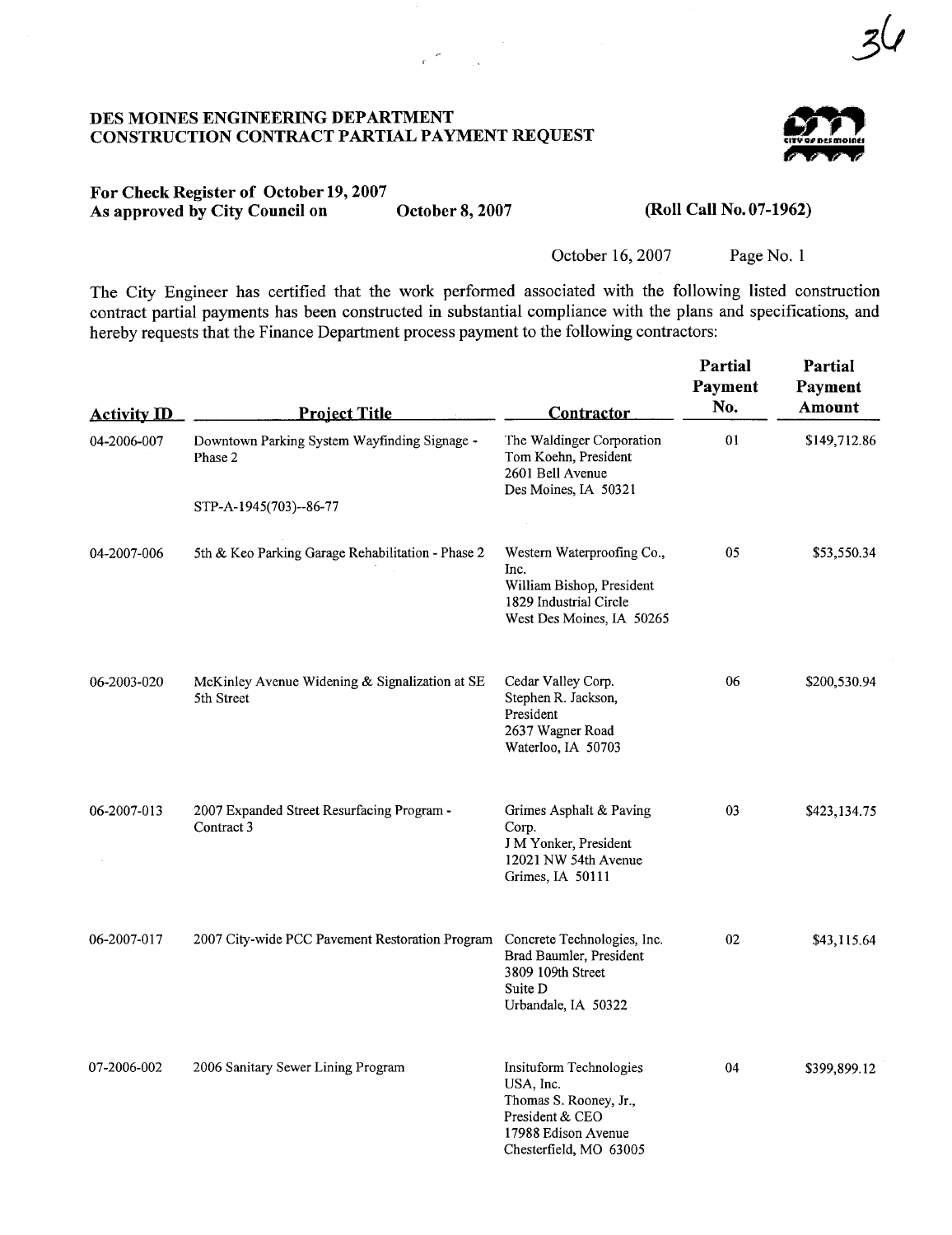## DES MOINES ENGINEERIG DEPARTMENT CONSTRUCTION CONTRACT PARTIAL PAYMENT REQUEST



## For Check Register of October 19, 2007 As approved by City Council on October 8, 2007

 $\sim$ 

 $\sim 10^7$ 

 $\mathcal{L}^{\text{max}}_{\text{max}}(x)$  , where  $\mathcal{L}^{\text{max}}_{\text{max}}(x)$ 

# (Roll Call No. 07-1962)

October 16, 2007

| <b>Activity ID</b> | <b>Project Title</b>                                              | <b>Contractor</b>                                                                                                                        | Partial<br>Payment<br>No. | Partial<br><b>Payment</b><br><b>Amount</b> |
|--------------------|-------------------------------------------------------------------|------------------------------------------------------------------------------------------------------------------------------------------|---------------------------|--------------------------------------------|
| 08-2006-008        | 12th Street Storm Sewer - Cherry to High Streets                  | The Underground Company,<br>Ltd.<br>Duane Burkhardt, President<br>12245 Dakota Street<br>Carlisle, IA 50047                              | 05                        | \$279,155.60                               |
| 08-2007-003        | 2007 Box Sewer Rehabilitation Program                             | Proshot Concrete, Inc.<br>Timothy McDougle,<br>President<br>4158 Musgrove Drive<br>Florence, AL 35630                                    | 04                        | \$56,430.00                                |
| 09-2007-006        | 2007 Designated Neighborhood Sidewalk<br>Replacement - Contract 1 | Ti-Zack Concrete, Inc.<br>Steve J. Rutt, President<br>39352 221st Avenue<br>LeCenter, MN 56057                                           | 02                        | \$169,576.10                               |
| 11-2006-003        | Crivaro Park Water Playground                                     | Sande Construction and<br>Supply Co., Inc.<br>Ronald G. Sande, President<br>1111 16th Avenue North<br>P.O. Box 368<br>Humboldt, IA 50548 | 09                        | \$4,723.40                                 |
| 11-2006-027        | Blank Park Zoo Snow Monkey Holding and Safari<br>Grill Building   | Johnson Concrete &<br>Petroleum Const. Inc.<br>Robert L. Johnson, President<br>107 Arthur Avenue<br>Des Moines, IA 50313                 | 05                        | \$121,016.83                               |
| 11-2007-002        | Birdland Swimming Pool Buildings Exterior<br>Replacement          | Western Waterproofing Co.,<br>Inc.<br>William Bishop, President<br>1829 Industrial Circle<br>West Des Moines, IA 50265                   | 04                        | \$4,801.17                                 |